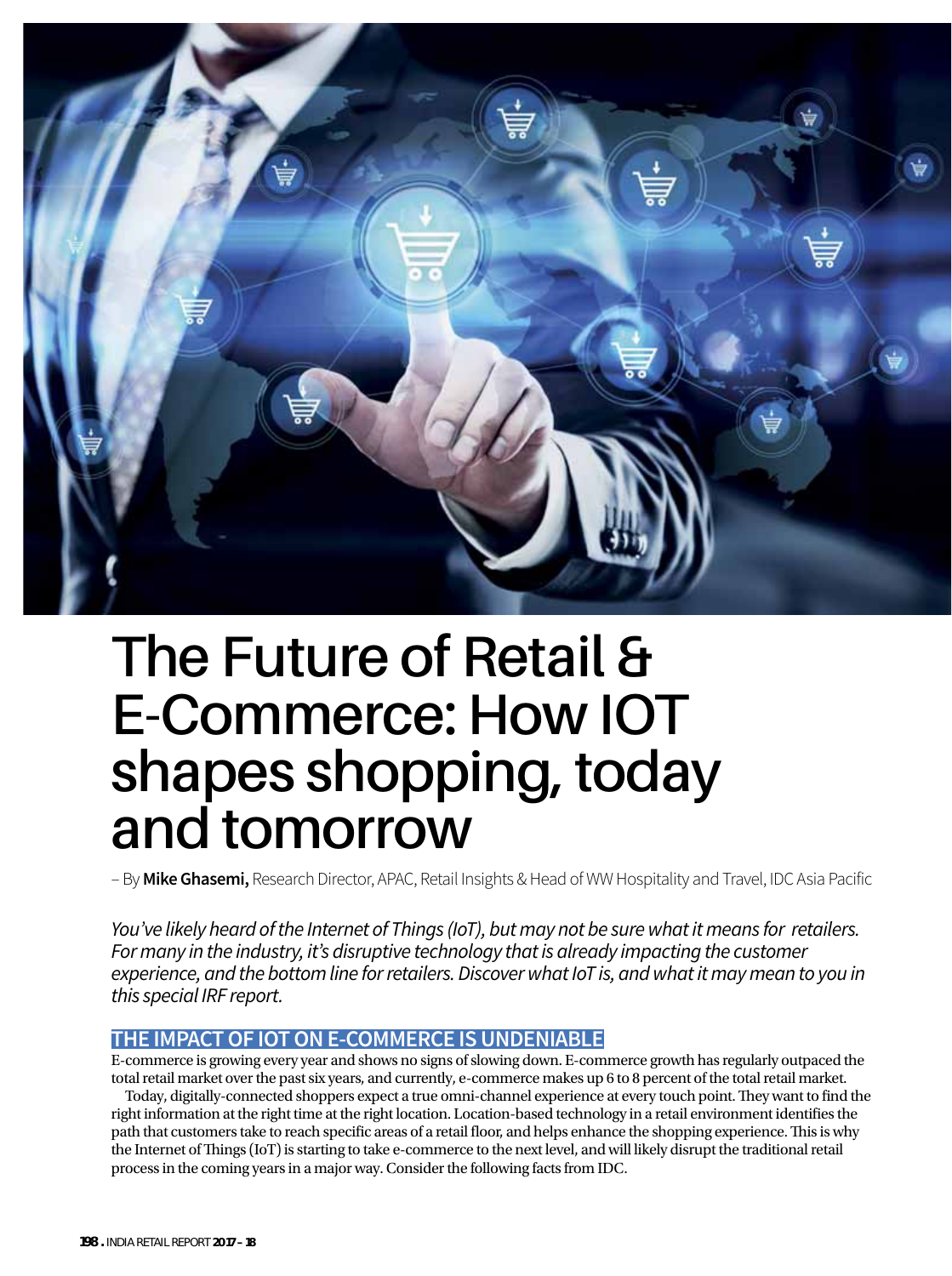



Retailers are already deploying IoT, and **60%** of these are planning to invest more in this technology within 24 months.



From these and other statistics, it's clear that IoT is rapidly advancing into the retail industry, although it's adoption is progressing unevenly across the subsectors. In India, retailers have been slow to adopt IoT. Part of the reason for this is likely some apprehension, or perhaps a lack of knowledge, and a general distrust of new technologies, especially those with the potential to change things so radically.

To help retailers in India better understand the significant advantages, and more readily embrace a future with IoT, we've prepared this report.

#### **The goal is to answer these four overarching questions:**

- $\bullet$  What is the Internet of Things?
- What is the IoT ecosystem, and what are the business opportunities?
- What are the IoT trends, growth forecasts, and other predictions?
- How is IoT used in action devices, applications, and realworld examples?

# **WHAT IS THE INTERNET OF THINGS?**

There is more confusion and uncertainty about the Internet of Things than about most other technologies. This is, in part, due to the fact that IoT is not just a single technology, but a catch-all umbrella phrase used to describe what is really a broad set of technologies.

IDC defines the Internet of Things as a network (or network of networks) that aggregates and connects uniquely identifiable endpoints, devices (or "things"), wired or wireless, that communicate autonomously using IP connectivity. According to the IDC Asia Pacific Retail Trend Analysis 2017, about half of the retail organizations across APAC are aware of the benefits of IoT. Out of these retail organizations, only about half are currently using IoT in their businesses, while the other half are still investigating applicability and evaluating technology vendors.

Smart wearables that operate autonomously are included in this definition, since autonomy of operation is a key component of IoT that would exclude many other wearables. IDC excludes smartphones, tablets, and PCs from the definition of IoT devices and private, closed-loop networking-based connected devices.

Critical to the understanding of IoT is that it is a network, or series of interconnected networks, providing connectivity between devices or endpoints that communicate and operate autonomously using IP connectivity.

From a retail perspective, IoT takes on greater importance with the prospect of sensors that can enable their enterprises to take advantage of every possible piece of shopper data available to them. The growth of IoT technologies, opportunities, and use cases now available have made this even more compelling to retailers.

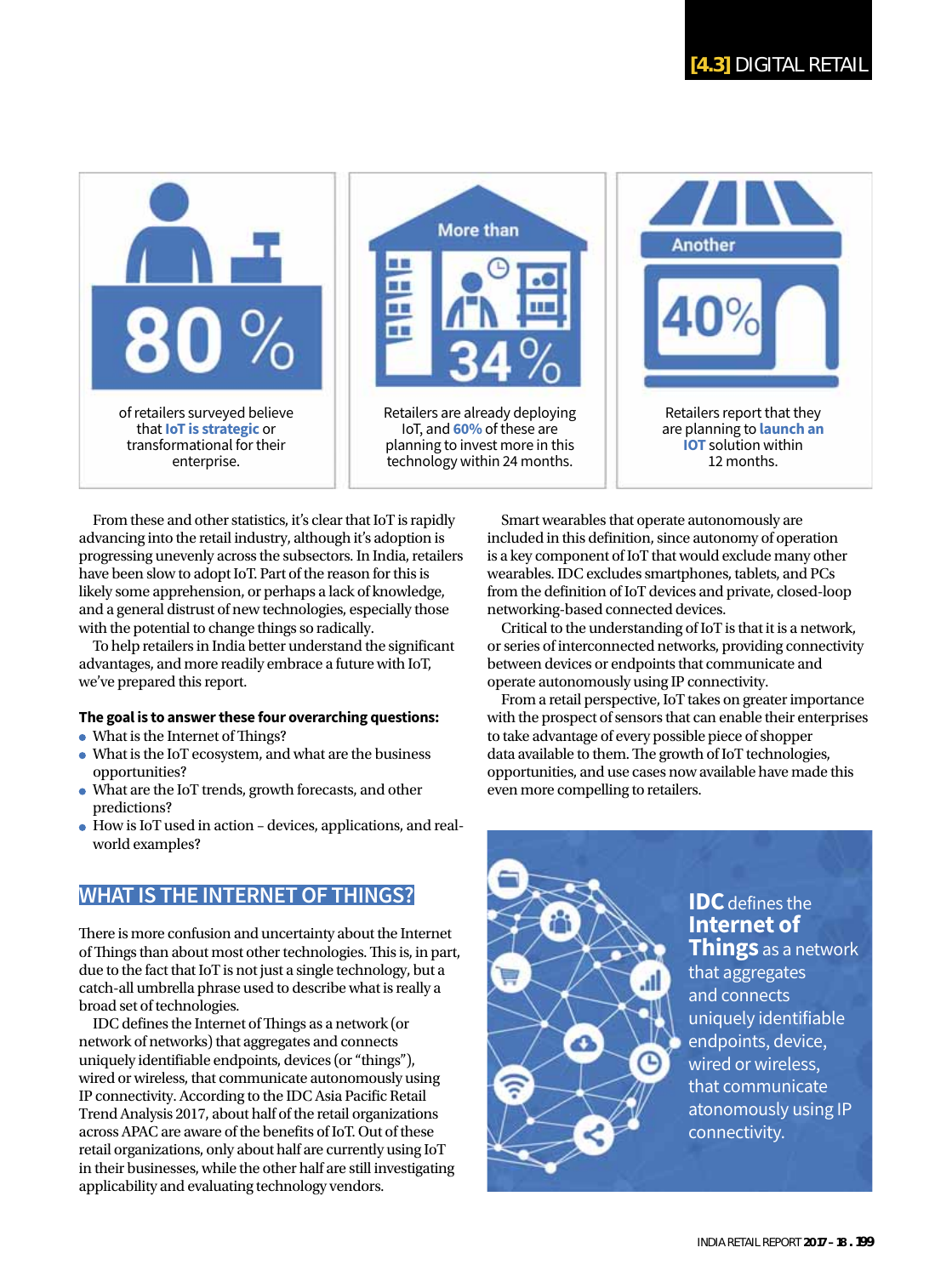#### **WHAT IOT IS NOT**

There are some misconceptions about IoT worth addressing. For example, automatic monitoring, sensing, and alerting can be a considerable productivity enhancement, but this is not IoT in the technical sense. Bottom line, providing IP connectivity to an endpoint does not make it IoT.

Again, according to the IDC definition, smart payments are not IoT enabled. How to effectively manage the risk of two autonomous devices initiating payment without human instigation is still an issue for payment systems. While there are parts of the transaction where machine-tomachine technology manages the transmission of payment information, there are few analysts in the retail business that think the payments process will be autonomous before 2020.

Perhaps the first step for retailers is to get a clear picture of what IoT is and isn't. But, as important as that foundational knowledge is, what's most important is determining the IT investment needed, the opportunities it presents, and whether a new technology represents a good value proposition.

#### **ING THE STAGE: IOT ECOSYSTEM & BUSINESS OPPORTUNITIES**

## **THE IOT ECOSYSTEM**

For retailers, creating an IoT ecosystem within their enterprise can be a complex and daunting task. IoT is a market with multiple technology layers and players – device vendors, communications services providers, IoT platform players, software vendors, and IT service providers. Fortunately, there are some simple solutions out there (more on this later), but for now, let's look at exactly what is involved, at a high level, with the typical IoT ecosystem.

The IoT ecosystem starts, of course, with the customer. Shoppers will be walking into stores with a smartphone, tablet, or other connected device. This is a part of the IoT ecosystem that is controlled and owned by the shopper. They may be accessing their device to look up pricing, find an item in the store, request support, looks for sales, or any number of activities.

For the retailer, the first layer of an ecosystem is comprised of smart retail IoT devices that include beacons placed strategically throughout the store, POS technology, and RFID technology. All are connected to your network, and send data back and forth between customer devices.

The IoT devices transmit date back and forth to your data repository, which in turn interface with your analytics platform and your retail business systems. The data exchanged between these elements is dynamic and fluid, creating opportunities to gain insight and interact with the customer to improve their shopping experience. Social channels are leveraged to create real-time interaction between your enterprise and your customers.

Of course, for the retail enterprise, there are several IT investment implications when creating a safe, secure and



effective IoT ecosystem. Areas like device authentication and authorization, network performance and wireless communications, device and traffic administration, and data analytics and storage are just some of the big ones.

### **BUSINESS OPPORTUNITIES**

Location-based marketing enables retailers to better leverage their wireless networks to engage with always–connected customers. It also offers tremendous growth potential as it meets three concurrent objectives:



with shoppers and drive foot traffic

and grow scales

investment in the **wireless network**

At the heart of IoT is location-based services (LBS) that use various wireless connectivity options to pinpoint customer location, collect data, and respond with direct-to-customer communications that improve their shopping journey, along with retention rates. This already has manifested itself in tangible outcomes, such as being able to measure the number of visits of a shopper to a specific department or area of the store.

Another example is shoppers that spend a lot of time in a certain area, so they can receive a promotional push notification on their smartphone, enabled by LBS. Or LBS can offer aisle directions in a very large shopping area, or execute other context-based communications and services. The benefits are two-fold. First, shopper push notifications deliver short-term opportunities to enhance the customer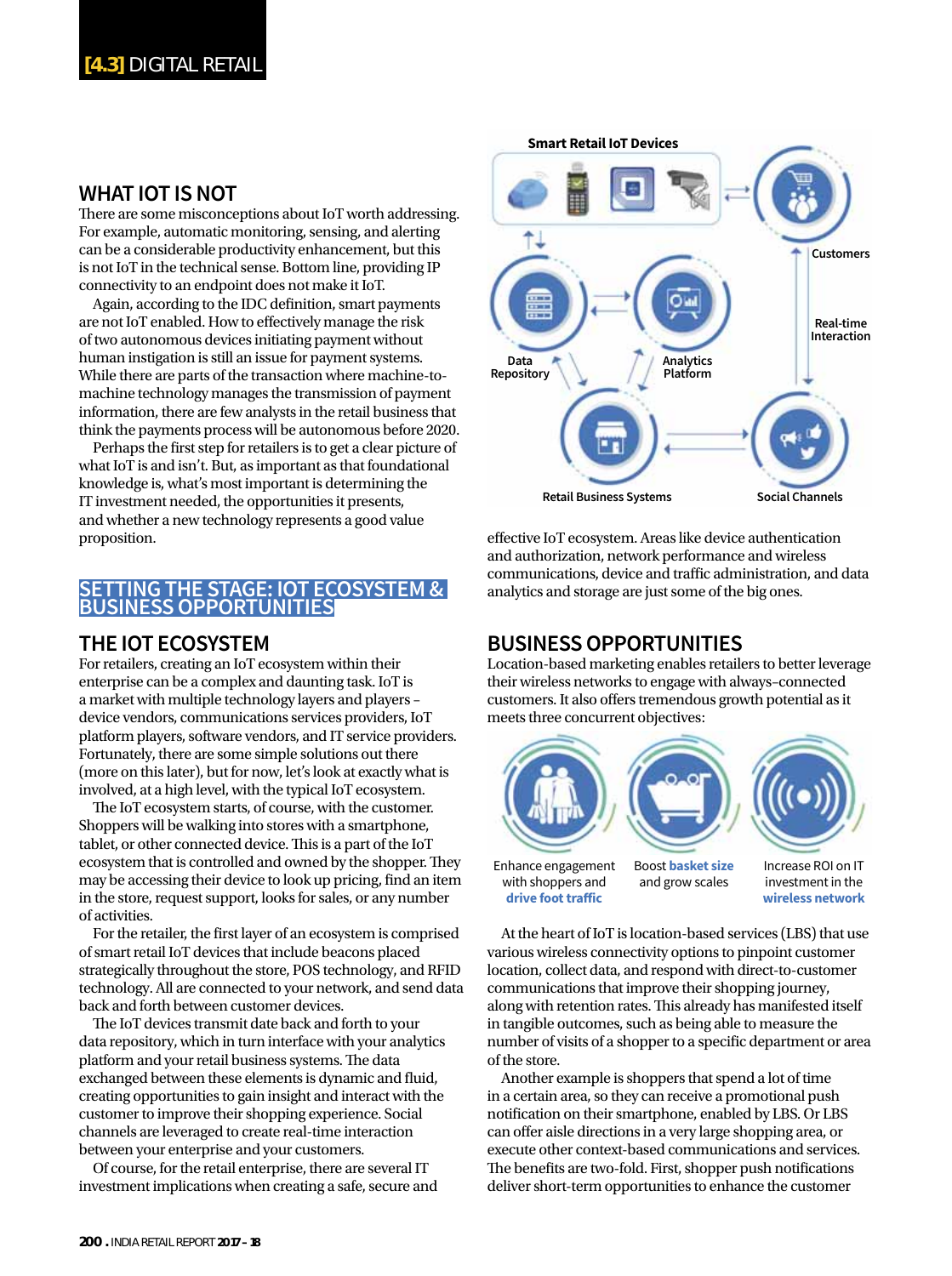

## Fully **46%** of consumers use retail **mobile apps**

on a weekly basis to download coupons, look for competitive pricing, find product specs, warranty information and other product details, and even pay for their purchases.

experience. Second, the analytics generated can be used by the retailers for planning a long-term customer strategy, or improving customer relationship management  $(CRM)$  efforts.

Retailers can use this technology to create zones, transmit offers, in-store deals, and product event announcements that can be sent to shoppers' smartphones as they enter each zone. And, as shoppers roam the store, retailers can track movement and gain valuable analytics from the journey. All this offers retailers the opportunity to gain some very valuable insights into their customers' shopping behavior, and can even help make smart decisions about how customers are greeted at the store front, as well as a number of other factors that can impact the in-store experience.

Best of all, retail marketers can have the ability to leverage real-time data to better target consumers based on actionable data. Marketers can effectively measure how digital ads drive traffic into stores, and even connect the dots from ads to shopper to purchase.

## **PRODUCTIVITY AND IOT**

From a business productivity and efficiency standpoint, IoT has many benefits for retailers too. A key part of a digital transformation is the capability to leverage data from across the enterprise to make decision processes more autonomic, enabling smarter and faster business adaptation with a stream of more relevant and engaging products and services.

Autonomic processes will enable employees to execute at a higher level across the enterprise, to introduce new products and services faster, to respond in real time (or near real time) to changing market conditions, and to deliver a richer, more personalized customer experience. This is more than just data, but a leveraging of actionable data that retailers can use to drive relevant business intelligence across their enterprise.

## **TODAY AND THE FUTURE: IOT TRENDS, GROWTH & PREDICTIONS**

IDC has analyzed and assessed the current IoT landscape in retail. As part of their Worldwide Retail 2017 Predictions report, they forecast that by 2019:

Even for retailers that adopt later, the opportunity for gains in improvement are significant, and should not be overlooked. Greater visibility into how their products sellthrough, how customers shop, and ways that their employees can respond quickly in real time, or even anticipate shopper needs and wants, will offer even late adopters plenty of benefits and competitive advantages.



**Robotics and IoT technologies will increase productivity by a factor of 1.5 for early adopter retailers Retailers that adopt this technology later will experience these increases threefold**



**retailers to understand their customers and business more comprehensively, enabling them to react quickly.**

#### **LOOKING FURTHER INTO THE IOT FUTURE**

For most retailers, it's obvious that the retail landscape will continue to evolve toward IoT technologies into the next decade and beyond as consumers become more connected to technology. This makes having a long-term IoT strategy a necessity. The digital consumer of the future will likely expect, even demand, that their shopping be an engaging and personalized journey enabled through their devices.

In a sense, the IoT-enabled store is everywhere the customer is, or wants to be. It includes intuitive and seamless interactions with products and interconnected technologies, happening everywhere at every time. Consumers will enjoy easy self-service options, and richer, more intelligent, and authentic interactions. Shopping by speaking to a device will be commonplace, and the ability to visualize products in 3D, customize them, or even try a virtual fitting room with social sharing options will likely become a reality in just a few years.

The future of shopping will include these and other new scenarios. Consumer engagement as part of digital transformation will continue to drive greater personalization and contextualization of experiences.

But, for all these predications, in reality, this future is already here. Consumers are well-connected, and becoming more so every day. So, the obstacle for retailers to overcome is creating an effective IoT ecosystem that aligns and keeps up with today's consumers. For retailers that embrace IoT by leveraging digital, mobile, sensor-enabled, and social engagement strategies powered by an IoT ecosystem, the future is today.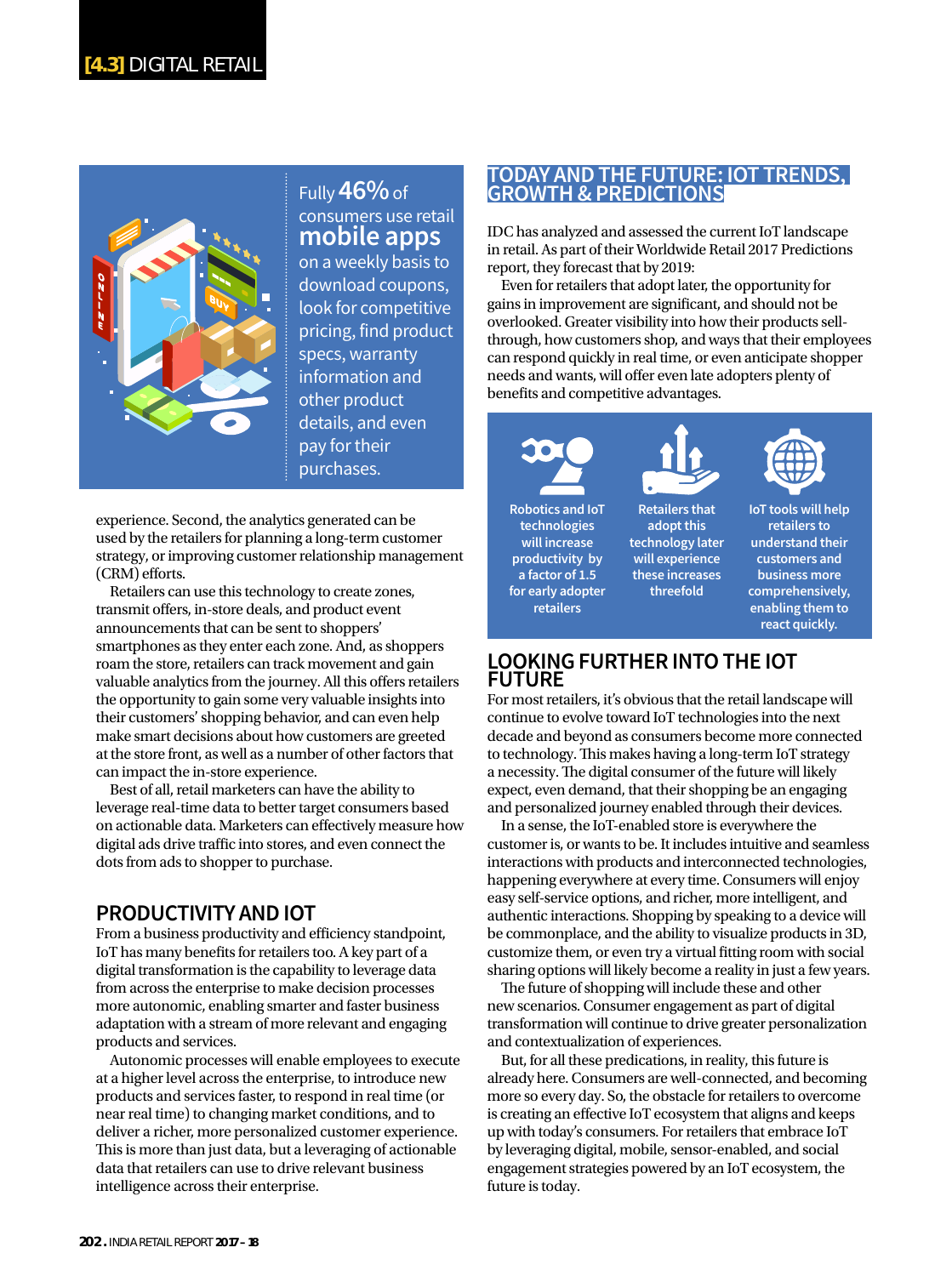## **PRACTICAL APPLICATIONS: IOT DEVICES, APPLICATIONS & EXAMPLES**

For retailers, the practical implications of IoT technology can be divided up into a number of use cases in two focus categories – customers and operations. These can be further divided into retail subsectors, each with their own practical applications.

Retail use cases cover near-term priorities like in-store contextual marketing to customers, real-time product tracking and inventory, connected vending machines, and intelligent fulfilment. More longer-term priorities could be virtual reality, mobile payments, automated self-checkout, digital fitting rooms, and loss prevention.

In order to begin to embrace IoT, retailers first need to prioritize this technology based on overall IT budgets. Second, they need to identify the use cases for their specific retail subsector and company. For example, apparel and accessory stores can leverage IoT for digital and VR fitting rooms. Whereas general merchandise and department stores will likely implement IoT first in the areas of shopper tracking and location-based marketing. The main takeaway is the retailers need to base their IoT investment on a path that makes the most sense for them in the near-term, and for the quickest ROI.

## **IBEACON DEVICES AND QSENSE**

The IoT iBeacon technology is one popular proximity-based innovation that is already enjoying widespread usage across industry verticals, including retail. For example, in 2015, Macy's ran their yearly black Friday sale across their 700 stores in the U.S. using push notifications and Bluetoothenabled smart beacons. And Walmart launched an iBeacon trial with beacon-equipped GE light bulbs in stores.

Among one of the most intriguing solutions for retailers looking to deploy IoT in their enterprise is the Quinnox iBeacon technology platform, known as "QSense." This innovative technology offers location-based capabilities, enabling retailers to gain insights about a customer's



shopping behavior. QSense enables retailers to interact and engage consumers in real time, in their physical and digital spaces. The iBeacon technology of QSense can be read directly from any standard tablet or smartphone, eliminating the need for handheld readers.

## **HERE'S HOW IT WORKS.**

- Once shoppers are in a store, retailers can use QSense to draw those potential customers to specific merchandise on the shelves by leveraging the beacon technology.
- Merchandise and promotion information is displayed on the customer's mobile app.
- $\bullet$  A key feature is Popular Path, which identifies the path that customers are taking to reach specific sections within the retail store for valuable insights on shopping behavior.
- Insights can help retailers cross-sell and upsell merchandise based on customer interest, and strategically display and place merchandise within the store.
- Retailers can also send targeted, timely, and personalized offers directly to consumers' smartphones.

Besides the process and some of the advantages outlined above, QSense can also be used for queue busting and eliminating long lines, increasing customer engagement, improving customer services, deploying loyalty programs, and increasing staff productivity.

## **CONCLUSION:**

#### **THE INDIA RETAIL MARKET & QUESTIONS TO ASK**

In the India retail market, according to Nasscom, the potential impact of IoT on retailers is very high, yet current adoption is very low. Consider the following facts, based on Nasscom's Indian E-Commerce in 2020 research:



According to IDC India Retail Barometer 2017, the smartphone penetration is 30%, internet penetration 34.8%, and over 462 million internet subscribers. The simple fact is technology has shifted the control to the connected consumer, and IoT presents an opportunity to take advantage of this evolution in retail in India.

So, given all that's at stake, how does a retailer join the IoT and digital business transformation parade? As I wrote in the beginning of this report, it starts by asking the right questions. •••